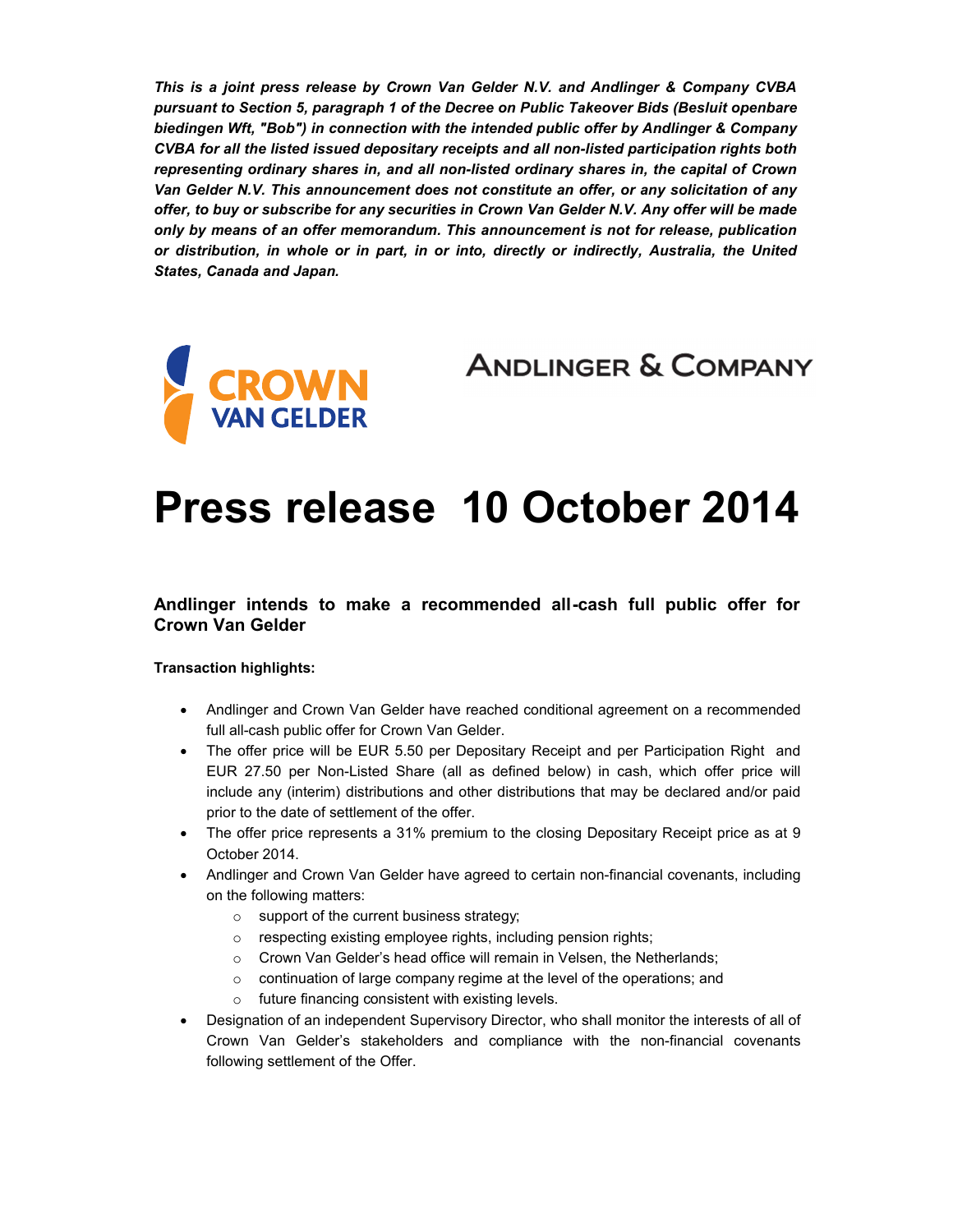

- Andlinger has sufficient financing in place to consummate the proposed transaction, providing deal certainty.
- Irrevocables undertakings have been obtained from Crown Van Gelder's major holders of Depositary Receipts, representing 39% of the issued capital of the Company.
- The Management Board and Supervisory Board of Crown van Gelder fully support and recommend the Offer.

**Brussels / Velsen, 10 October 2014 – Crown Van Gelder N.V. ("Crown Van Gelder" or the "Company") and Andlinger & Company CVBA ("Andlinger") jointly announce that they have reached conditional agreement on a recommended public offer by a private limited liability company to be incorporated under the laws of the Netherlands (***besloten vennootschap met beperkte aansprakelijkheid***) to be designated by Andlinger ("Bidco"), for (i) all depositary receipts for ordinary shares in the capital of Crown Van Gelder N.V, issued by Stichting Administratiekantoor Crown Van Gelder and listed on Euronext Amsterdam (the "Depositary Receipts"), (ii) all participation rights issued by Stichting CVG for shares in the Company's capital, which are not listed on Euronext Amsterdam (the "Participation Rights"), and (iii) all issued ordinary shares in the capital of Crown Van Gelder for which no Depositary Receipts and no Participation Rights have been issued and which are not listed on Euronext Amsterdam (the "Non-Listed Shares" and jointly with the Depositary Receipts and the Participation Rights, the "Securities") (the "Offer"). The consideration under the Offer will be (i) EUR 5.50 per Depositary Receipt and per Participation Right, and (ii) EUR 27.50 per Non-Listed Share, which consideration will include any (interim) distributions and other distributions that may be declared and/or paid prior to the date of settlement of the Offer. The offer price represents a 31% premium to Crown Van Gelder's closing Depositary Receipt price as at 9 October 2014 and a 33% premium to Crown Van Gelder's average closing price over the last 12 months prior to that date. The Offer values Crown Van Gelder at EUR 23,958,000.** 

Jacques van den Hoven, Chairman Supervisory Board: "Crown Van Gelder has been thoroughly investigating the opportunities for cooperation with other parties in the paper or packaging sector. This was based on the introduction of a strategic review, FOCUS 2016, which comprised a true focus on further acceleration of growth in more profitable markets. This investigation has led to the intended offer of Andlinger. The Supervisory Board and the Management Board of Crown Van Gelder carefully evaluated the contemplated offer consistent with their fiduciary duties. Following a thorough review and analysis of our businesses and strategy and the many discussions with Andlinger we concluded that the offer at hand is in the interest of CVG and all of its stakeholders, including the holders of depositary receipts. Also the non-financial covenants negotiated with Andlinger give us comfort that the interests of all stakeholders have been safeguarded. The Supervisory Board and the Management Board therefore fully support the offer we received from Andlinger and unanimously recommend it to its holders of depositary receipts."

Miklas Dronkers CEO: "As a niche player Crown Van Gelder has always been able to adapt to changing market circumstances and the specific demands our clients have. Since the introduction of FOCUS 2016 we have significantly increased the share of focus products in total sales. To give a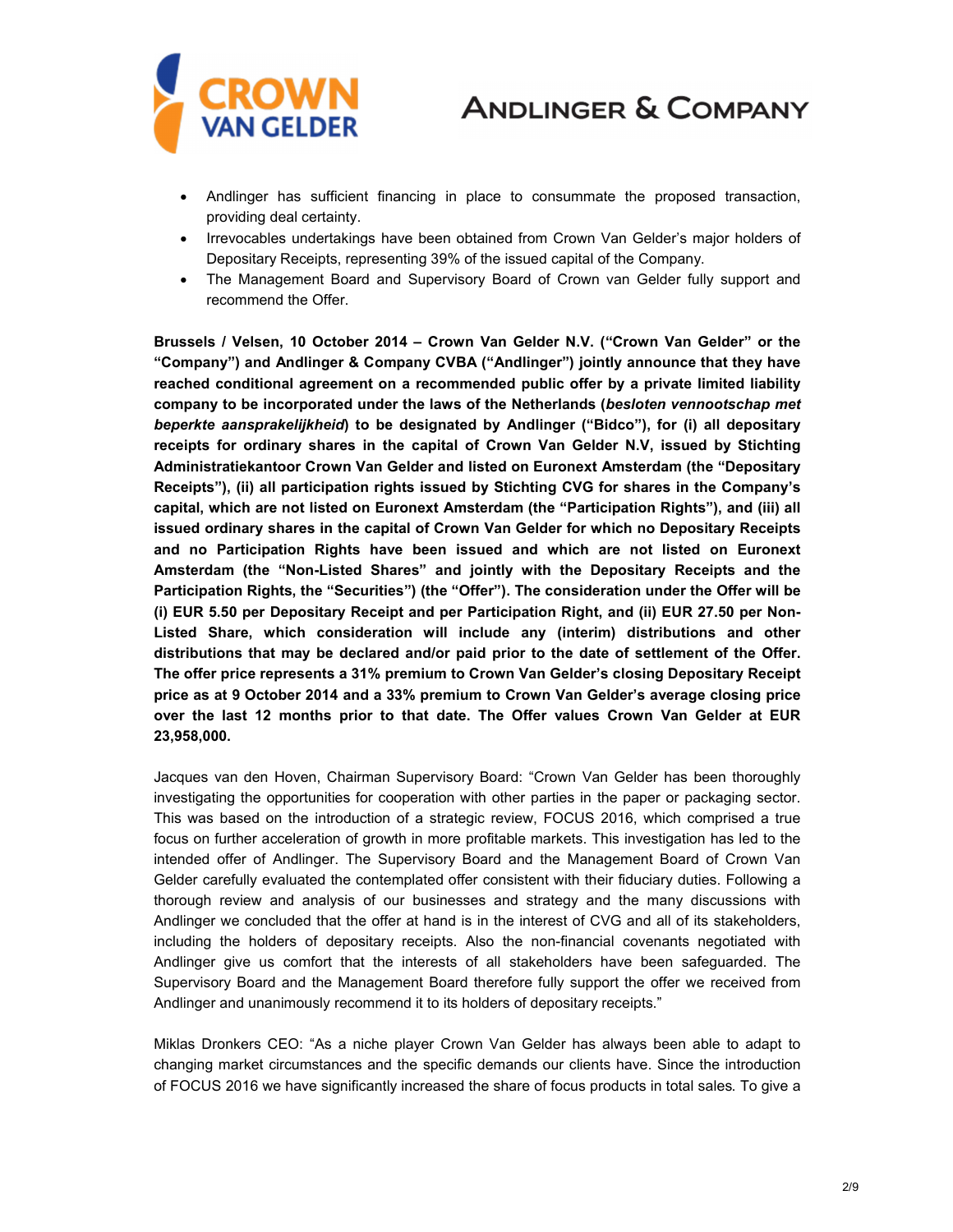

further boost to the focus products we initiated talks with a number of market players in the last few years. While the discussions with Andlinger intensified we were more and more convinced of the added value Andlinger can bring with respect to both operational excellence and sector expertise. We look forward to working with their experienced management and are confident with their support to enhance Crown Van Gelder's business profile as a supplier of quality products in differentiated niche markets."

#### **Rationale of the Offer**

During the last few years, the substitution of paper through digitisation gained pace. The markets in which Crown van Gelder operates are changing rapidly and Crown Van Gelder faces many challenges, including alternative distribution platforms, price pressure, fluctuations in raw material prices and competitive pressure. Crown Van Gelder and Andlinger believe that Andlinger's support and resources can adequately address the challenges that Crown Van Gelder faces, so that it can realise its full potential and execute its strategy and the necessary investments. Andlinger is well placed to support Crown Van Gelder into the next phase of its development.

By supporting Crown Van Gelder and the execution of its strategy, Andlinger aims to strengthen Crown Van Gelder's competitive position, thereby creating a basis for long term value creation for all stakeholders. Such value creation would be of benefit to Crown Van Gelder and its stakeholders, as well as the investors represented by Andlinger, as they will hold an indirect interest in Crown Van Gelder.

Crown Van Gelder and Andlinger believe that the Offer, if and when made, is in the best interest of Crown Van Gelder and all its stakeholders, including the holders of Securities. More specifically, the Offer will have the following advantages for Crown Van Gelder and its stakeholders:

- (a) Andlinger has experience in the graphic boards and printing industries to support management teams in the execution of their strategic plans;
- (b) Andlinger is able to provide Crown Van Gelder with expertise and support for investments in accordance with its strategy;
- (c) Andlinger is committed to structure the Company's capital base in such a way that it provides the financial strength and flexibility needed for growth in the next stage of the development of Crown Van Gelder;
- (d) The Offer creates a more stable environment for Crown Van Gelder. It will enable management of Crown Van Gelder to focus on the day-to-day operations of the business and will create certainty for employees and customers; and
- (e) The Offer presents an attractive value proposition to the holders of Securities, as the all-cash Offer provides an opportunity to realise immediate value in cash by selling their Securities at an attractive price relative to the average Depositary Receipt price over the recent past, thereby eliminating the price risk related to the execution of Crown Van Gelder's strategy.

Johan Volckaerts, managing partner Andlinger: "We have been in talks with Crown Van Gelder for some time now and are impressed by the way management has weathered the challenging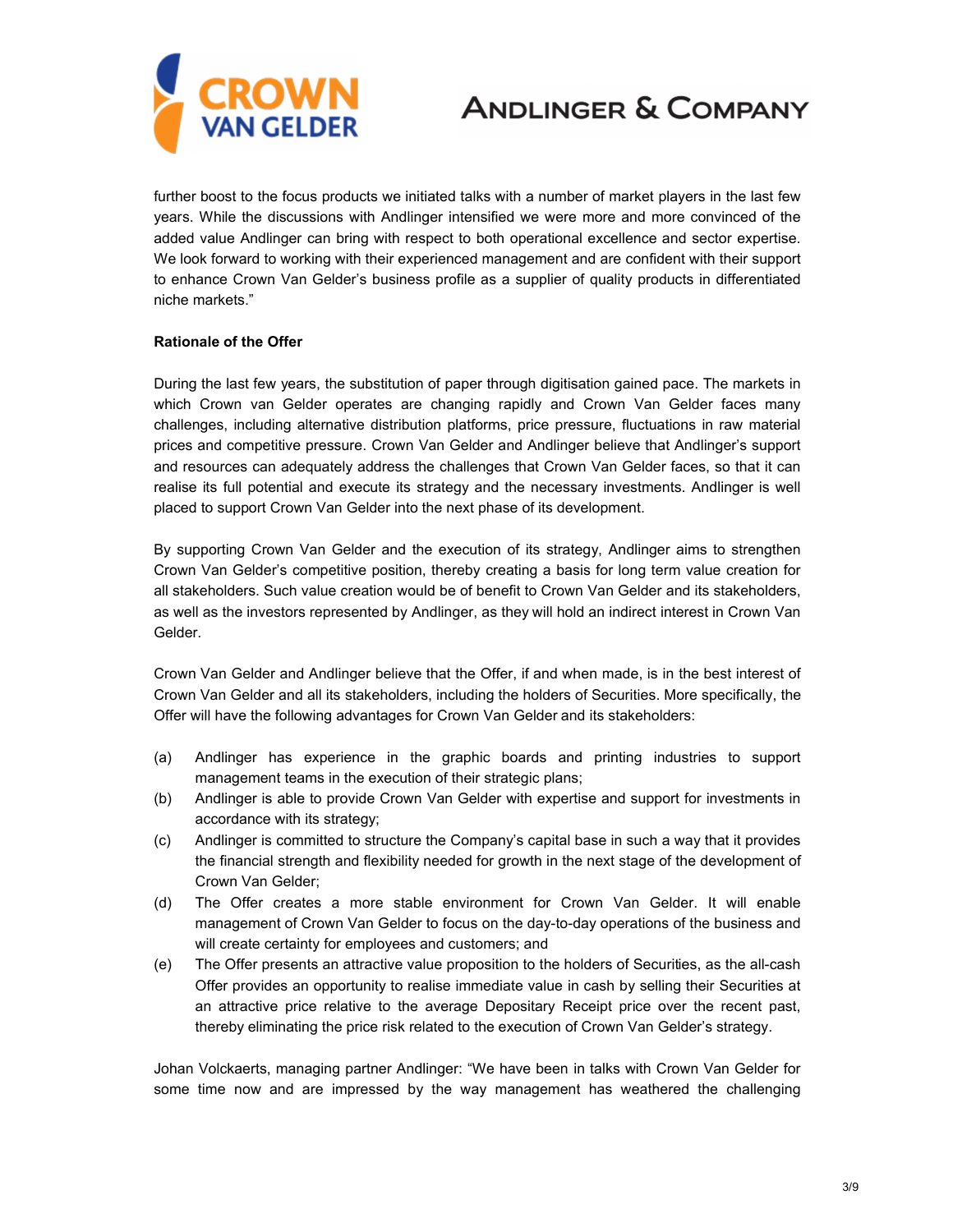

circumstances and created a focused strategy to become a specialised niche player. We are pleased to have reached conditional agreement for our Offer with the Management and the Supervisory Boards of Crown Van Gelder and look forward to supporting the next stage of the Company's development."

#### **Strategy**

Andlinger supports the Company's current business strategy as laid down in its 'Focus 2016'. The overall aim of Andlinger is to maximise the operational performance of the current activities of the Company.

Andlinger will continue the character and company culture of the Company. The number of employees will not be reduced as a consequence of the Offer. Andlinger has agreed to respect the existing obligations of Crown Van Gelder pursuant to employment agreements, these will be honoured and not be changed as a result of the Offer, including the collective labour agreements. The pension rights of current and former employees shall be maintained and honoured. The existing employee structure and advice and consent rights of employee representative bodies will be respected. A culture of excellence shall be fostered, where qualified employees are offered attractive training and career progression based on available opportunities.

Furthermore, after the settlement of the Offer, the Company will continue to operate under its current trade name and trademarks. The Company's head office will remain at its current location in Velsen, the Netherlands.

#### **Support and recommendation from the Management Board and the Supervisory Board**

After due and careful consideration and after having received appropriate financial and legal advice, the Management Board and the Supervisory Board of Crown Van Gelder believe the Offer to be in the best interest of Crown Van Gelder and its stakeholders, including its holders of Securities. The Management Board and the Supervisory Board of Crown Van Gelder have unanimously approved and fully support the Offer and unanimously recommend the Offer for acceptance to the holders of Securities, as they believe the Offer will deliver significant benefits to the holders of Securities and other stakeholders of Crown Van Gelder. Pöyry Capital Limited has acted as financial advisor to the Company and has issued a fairness opinion to the Management Board and the Supervisory Board, to the effect that the Offer is fair to the holders of Securities from a financial point of view.

#### **Irrevocable undertakings**

Major holders of Depositary Receipts have agreed to an irrevocable undertaking to support and accept the intended Offer and vote in favour of certain shareholder resolutions relating to the Offer. This accounts for 39% of the issued capital of the Company. In accordance with the applicable public offer rules, any information shared with the major holders of Depositary Receipts about the Offer shall be included in the offer memorandum (if and when issued).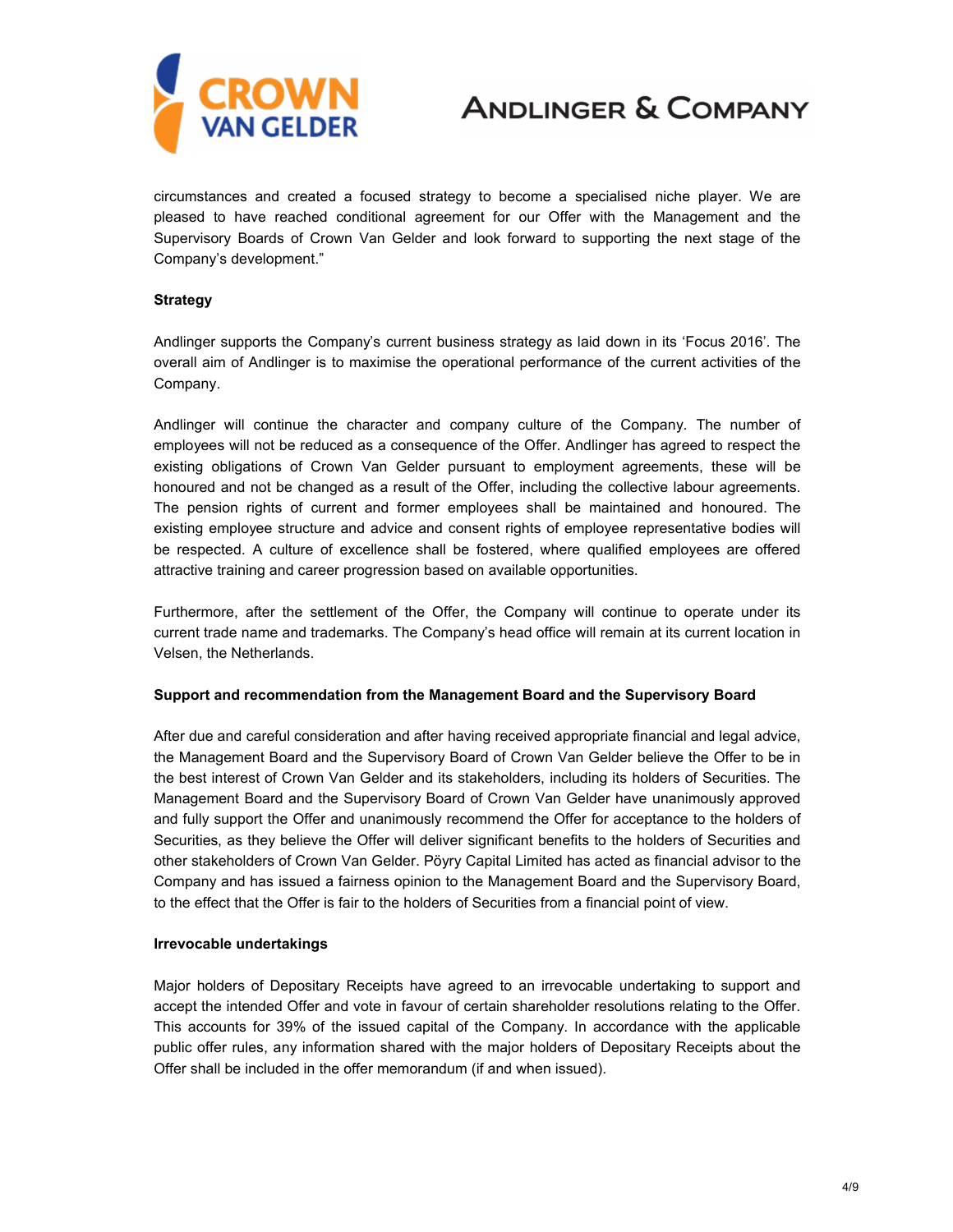

#### **Financing of the Offer**

The Offer values 100% of the Securities at EUR 23,958,000. Andlinger will finance the Offer through a combination of fully committed equity and fully committed shareholder loans, which equity and shareholder loans will be provided by investors represented by Andlinger.

Andlinger will issue the relevant certain funds announcement, as meant in Section 7, paragraph 4 of the Bob, ultimately upon the submission of the draft offer memorandum to the AFM.

#### **Corporate governance**

After settlement of the Offer, the composition of the Management Board of Crown Van Gelder shall remain the same: Mr. M. Dronkers as CEO and Mr. H. van der Zwaag as CFO.

The Supervisory Board of Crown Van Gelder is expected to consist of five members: (i) Mr. J.A.J.M. van den Hoven, who qualifies as 'independent' within the meaning of the Dutch Corporate Governance Code, (ii) Mr. H.P. van Houtum, who has been appointed as member of the Supervisory Board on the recommendation of the Works Council, (iii) Mr. J.C. Volckaerts, (iv) Ms. S. Gilis, and (v) Mr. A.A.T. Engelschenschilt.

#### **Non-financial covenants**

In addition to the abovementioned arrangements made in respect of the Company's employees, strategy, trade names, trademarks and head office, Andlinger and Crown Van Gelder have agreed to certain other non-financial covenants.

Andlinger has committed itself that the large company regime will be continued at the level of the operations and that future financing will be consistent with existing levels.

The shareholder loans by which the Offer will be partly financed will be repaid by Bidco over the next few years, using funds distributed by the Company to Bidco, with the aim to remain in line with the existing dividend policy of the Company. In respect of investments, Andlinger encourages any capex investments resulting in short or midterm profitability improvements. Currently, Andlinger does not expect any other than existing external financing sources to be necessary for the Company. Furthermore, it is at this stage not envisaged by the parties to change the Company's current accounting standards and/or accounting principles and valuation methods.

Andlinger and Crown Van Gelder have agreed that the independent Supervisory Board member shall be given a special role in monitoring and protecting the interests of all of Crown Van Gelder's stakeholders, including in particular the interests of any remaining minority Security holders of the Company after settlement of the Offer and the employees. He shall furthermore monitor compliance with the non-financial covenants and have a veto right in certain material decisions following settlement of the Offer.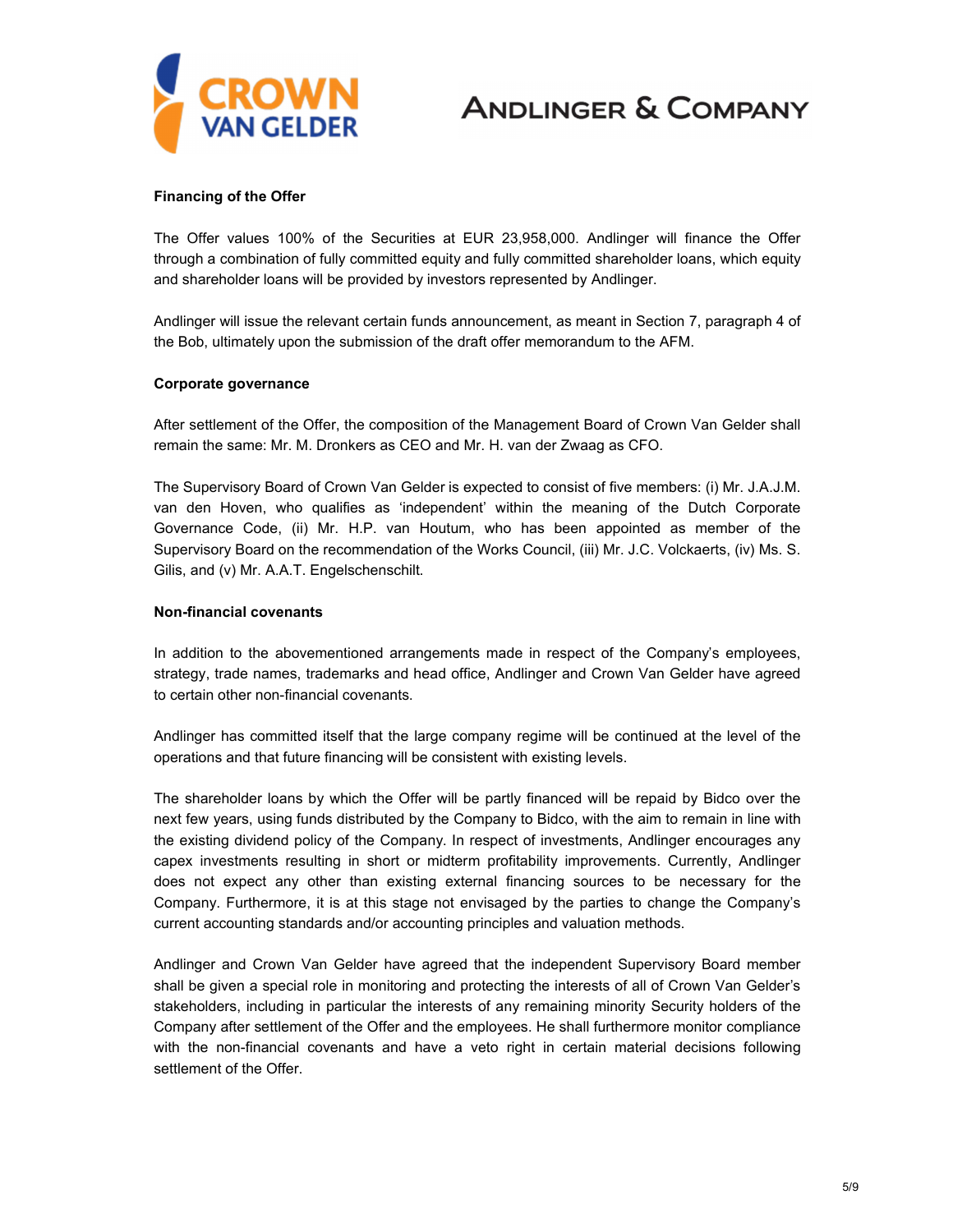

#### **Post-closing restructuring**

Crown Van Gelder's Management Board and Supervisory Board have extensively considered the interests of all stakeholders of the Company and the rationale for the Offer, including the importance to the Company and its ability to achieve its goals of having a shareholder that owns 100% of the shares in the capital of the Company or owns all of its assets and operations. Crown Van Gelder and Andlinger have agreed on the principles of certain post-settlement restructuring measures if, following the date of settlement of the Offer, the number of Securities held by Andlinger and its affiliates and the Company together is not sufficient to initiate statutory squeeze-out proceedings. Such measures will be set out in more detail in the offer memorandum.

Should such post-settlement restructuring measures not be implemented, then Andlinger may also initiate other measures pursuant to which it may acquire 100% of the issued and outstanding capital of the Company or of its assets and operations after settlement of the Offer. Any such other measures will then require the positive vote of the independent Supervisory Board member.

#### **Pre-offer and offer conditions**

The commencement of the Offer is subject to the satisfaction or waiver of the following Pre-offer conditions:

- (a) no breach of the merger protocol and/or the offer rules having occurred, with a(n expected) material adverse effect on Andlinger, Crown Van Gelder and the Offer;
- (b) no material adverse effect having occurred;
- (c) no revocation, modification, amendment or qualification of the recommendation by the Management Board and Supervisory Board of Crown Van Gelder having been made;
- (d) Crown Van Gelder and Andlinger having agreed on the wording and content of the offer memorandum;
- (e) none of the undertakings in the merger protocol between Andlinger and Crown Van Gelder having been revoked or breached;
- (f) no order, stay, judgment or decree having been issued prohibiting the Offer;
- (g) trading of the Depositary Receipts not having been suspended for more than three trading days, other than as a result of an act or omission to act by Andlinger or any of its affiliates;
- (h) no announcement having been made that (i) a competing offer is being prepared, has been prepared or has been made by a third party, or (ii) a third party has the right to, or agreed to, acquire securities issued by Crown Van Gelder or a substantial part of its undertaking, business or assets;
- (i) no notification having been received from the AFM that preparations of the Offer are in breach of the offer rules;
- (j) the AFM having approved the offer memorandum in accordance with the offer rules;
- (k) the required works council and union consultation and information procedures having been materially complied with; and
- (l) the merger protocol not having been terminated.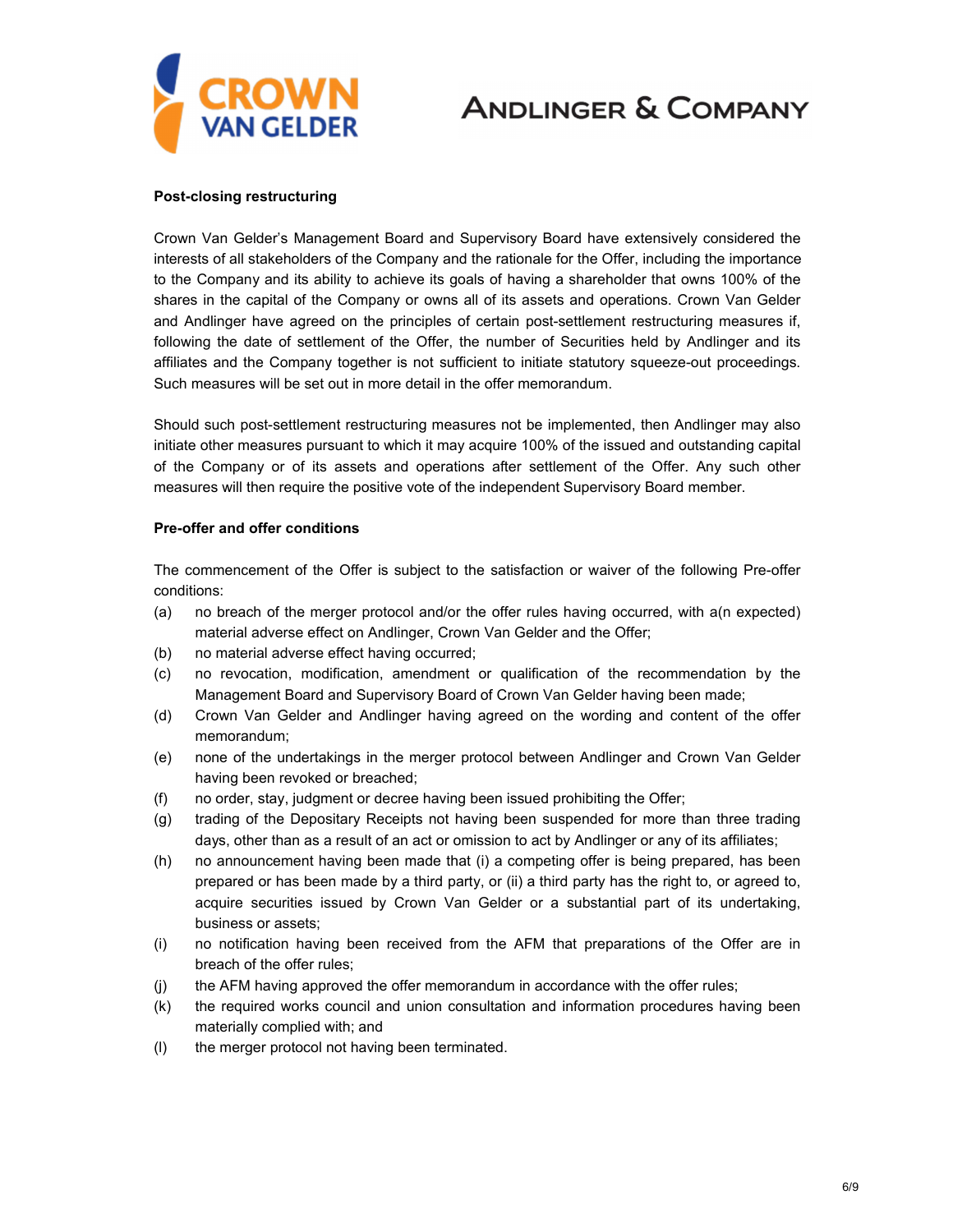

If and when made, the consummation of the Offer will be subject to the satisfaction or waiver of the following offer conditions:

- (a) Securities representing at least 95% of the issued and outstanding ordinary shares of Crown Van Gelder having been tendered under the Offer;
- (b) no breach of the merger protocol having occurred, with a(n expected) material adverse effect on Andlinger, Crown Van Gelder and the Offer;
- (c) no material adverse effect having occurred;
- (d) no revocation, modification, amendment or qualification of the recommendation by the Management Board and Supervisory Board of Crown Van Gelder having been made;
- (e) none of the major holders of Depositary Receipts having breached or revoked their irrevocable undertakings;
- (f) certain resolutions having been approved at the informative extraordinary general meeting of shareholders of Crown Van Gelder;
- (g) no order, stay, judgment or decree having been issued prohibiting the Offer;
- (h) trading of the Depositary Receipts not having been suspended for more than three trading days, other than as a result of an act or omission to act by Andlinger or any of its affiliates;
- (i) no announcement having been made that (i) a competing offer is being prepared, has been prepared or has been made by a third party, or (ii) a third party has the right to, or agreed to, acquire securities issued by Crown Van Gelder or a substantial part of its undertaking, business or assets;
- (j) no protective measures (*beschermingsmaatregelen*) having been issued by Crown Van Gelder;
- (k) all relevant anti-trust clearance for the Offer having been obtained;
- (l) no notification having been received from the AFM that preparations of the Offer are in breach of the offer rules; and
- (m) the merger protocol not having been terminated.

#### **Competing offer**

Andlinger and Crown Van Gelder may terminate the merger protocol in the event a bona fide third party makes a an offer which, in the reasonable opinion of the Management Board and the Supervisory Board of Crown Van Gelder, is a more beneficial offer than the Offer, provided that the consideration exceeds the Offer price by 12.5% or more.

In the event of a competing offer, Andlinger will be given the opportunity to match this offer, in which case the merger protocol may not be terminated by Crown Van Gelder. Crown Van Gelder has entered into customary undertakings not to solicit third party offers.

In the event of termination of the Merger Protocol because of a recommended competing offer, the Company will pay to Andlinger a fee of EUR 500,000 as compensation for opportunity costs and other costs incurred by Andlinger in connection with the Offer.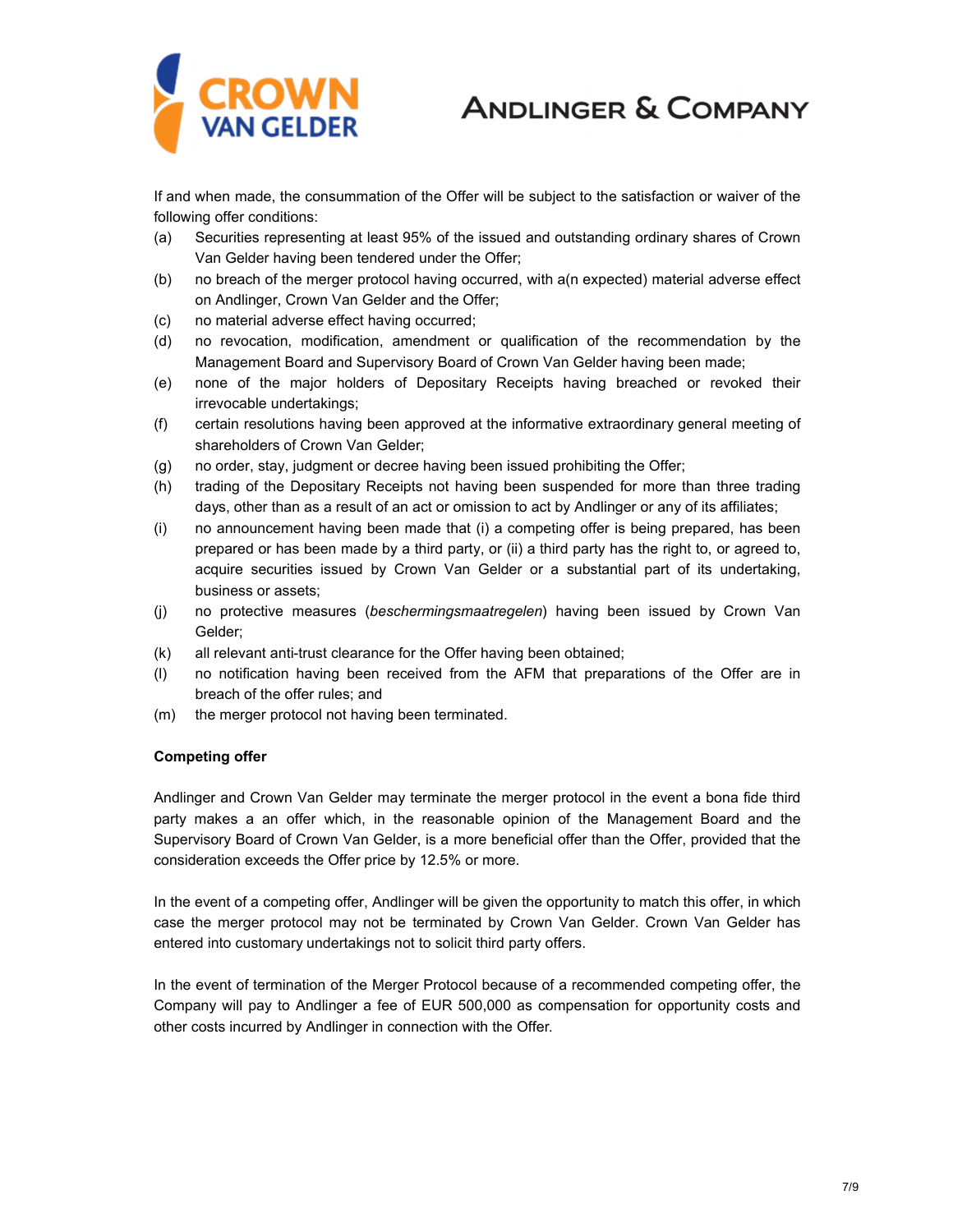

#### **Indicative timetable**

Andlinger intends to launch the Offer as soon as practically possible and in accordance with the applicable statutory timetable. The offer memorandum is expected to be published and the Offer is expected to commence in January 2015. Crown Van Gelder will hold an informative extraordinary general meeting at least 6 business days before closing of the Offer period in accordance with Section 18 Paragraph 1 of the Bob. The Offer is intended to be settled in the second quarter of 2015.

#### **Advisors**

Orange Clover Advocaten is acting as legal advisor to Andlinger. KPMG Meijburg is acting as tax advisor to Andlinger. Loyens & Loeff is acting as legal and tax advisor to Crown Van Gelder. Pöyry Capital is acting as financial advisor to Crown Van Gelder.

#### **Further information**

The information in this press release is not intended to be complete. For further information explicit reference is made to the offer memorandum, which is expected to be published in January 2015. This offer memorandum will contain further details regarding the Offer. The holders of Securities are advised to carefully review the offer memorandum in detail and to seek independent advice where appropriate in order to reach a reasoned judgement in respect of the content of the offer memorandum and the Offer itself.

#### **NOTE: In a separate press release also published today before the opening of the stock exchange, Crown Van Gelder announced its trading update for the third quarter 2014.**

For more information Crown Van Gelder N.V. Henk van der Zwaag, CFO, tel. + 31 (0)251 262 201 *Internet site:* www.cvg.nl

Andlinger [& Company](http://www.cvg.nl/) CVBA Johan Volckaerts, Managing Partner, tel. + 32 (0)2 647 80 70 *Internet site:* www.andlinger.com

#### **About C[rown Van Gelder](http://www.andlinger.com/)**

Crown Van Gelder N.V. is a specialist paper manufacturer with around 280 staff. The Company develops, produces and sells high-quality speciality products in the wood free uncoated and singlecoated paper sectors. The product portfolio includes customised solutions for self-adhesive labels and base paper grades that are coated, metallised or provided with a (polyethylene) PE coating, and paper products suited as packaging materials for use in combination with foodstuffs, and a